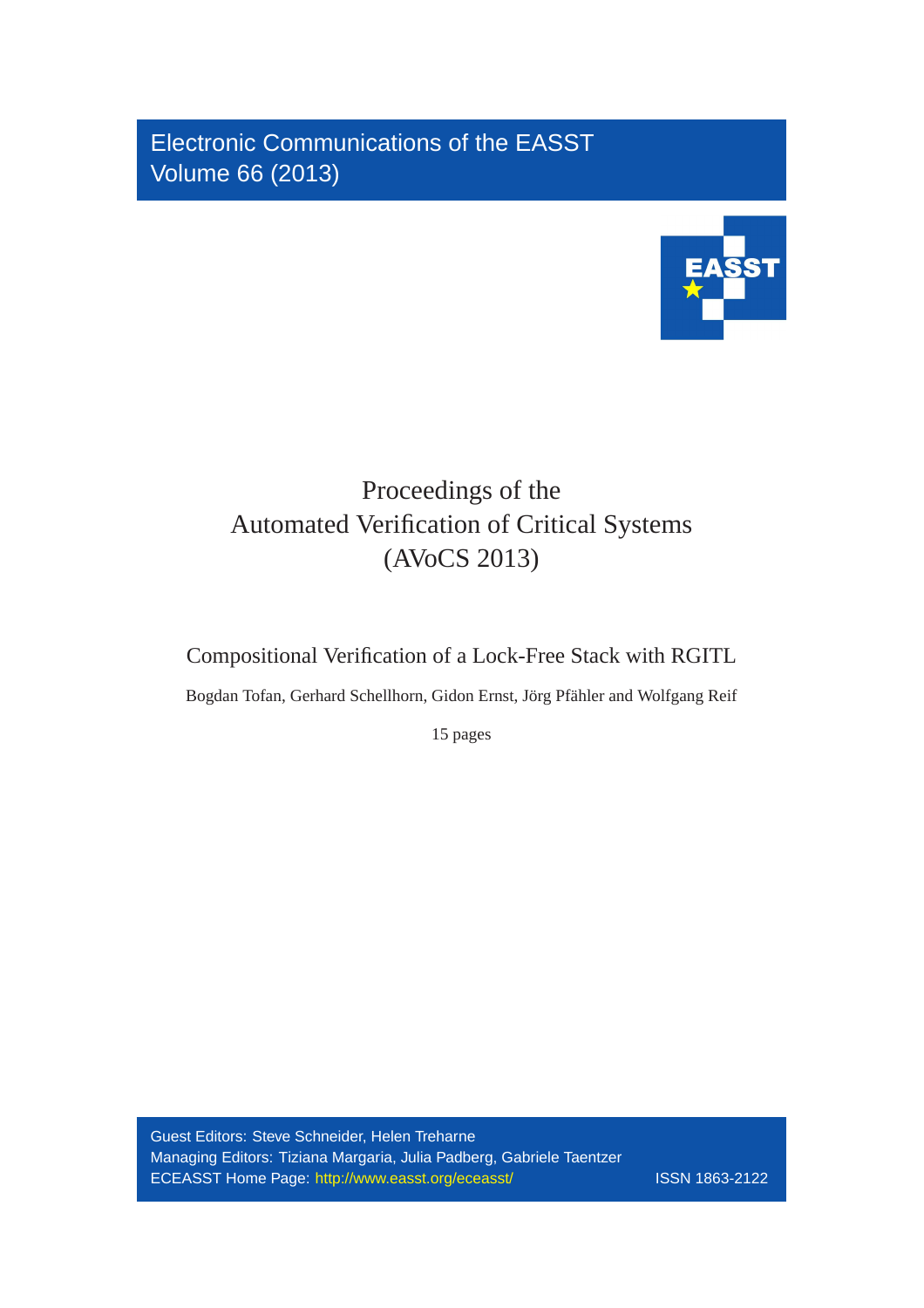

# **Compositional Verification of a Lock-Free Stack with RGITL**

**Bogdan Tofan, Gerhard Schellhorn, Gidon Ernst, Jorg Pf ¨ ahler and Wolfgang Reif ¨**

[\(tofan,schellhorn,ernst,joerg.pfaehler,reif\)@informatik.uni-augsburg.de](mailto:(tofan,schellhorn,ernst,joerg.pfaehler,reif)@informatik.uni-augsburg.de) Institute for Software and Systems Engineering University of Augsburg

**Abstract:** This paper describes a compositional verification approach for concurrent algorithms based on the logic Rely-Guarantee Interval Temporal Logic (RGITL), which is implemented in the interactive theorem prover KIV. The logic makes it possible to mechanically derive and apply decomposition theorems for safety and liveness properties. Decomposition theorems for rely-guarantee reasoning, linearizability and lock-freedom are described and applied on a non-trivial running example, a lock-free data stack implementation that uses an explicit allocator stack for memory reuse. To deal with the heap, a lightweight approach that combines ownership annotations and separation logic is taken.

**Keywords:** Compositional Verification, Rely-Guarantee Reasoning, Linearizability, Lock-Freedom, Ownership, Separation Logic

# **1 Introduction**

Multi-core processors have become ubiquituous in our computers. One area, where lots of progress has been made over the last decade, is the efficient implementation of standard data types such as stacks, queues, sets, etc. Instead of simply locking the full data structure on every operation, these implementations either use sophisticated fine-grained locking schemes, or alternatively nonblocking techniques that avoid the use of locks. Such algorithms are used in operating system kernels, and are also included in libraries of common programming languages, e.g., Threading Building Blocks for C++, java.util.concurrent for Java, or System.Collections.Concurrent for C#.

A central safety property of these concurrent data types is linearizability [\[HW90\]](#page-14-0). Roughly speaking, a concurrent operation is linearizable if it corresponds to some atomic operation of an abstract data type. For nonblocking data structure implementations, the liveness property of lock-freedom [\[MP91\]](#page-15-0) is common. It excludes both livelocks and deadlocks, even in the presence of indefinite delays of individual processes that access the data structure. However, formal correctness proofs of such algorithms are difficult.

We propose a fully mechanized, interactive verification approach. It uses the rely-guarantee (RG) method [\[Jon83\]](#page-14-1), which is concerned with verifying general safety properties of concurrent systems with shared resources. RG reasoning provides a modular treatment of interference between system components, i.e., to analyze properties of the overall system, each component can be examined separately based on its specification of expected environment behavior. However, the original RG approach does not deal with specific aspects of heap manipulating algorithms, neither does it prove linearizability, nor does it address liveness verification (lock-freedom).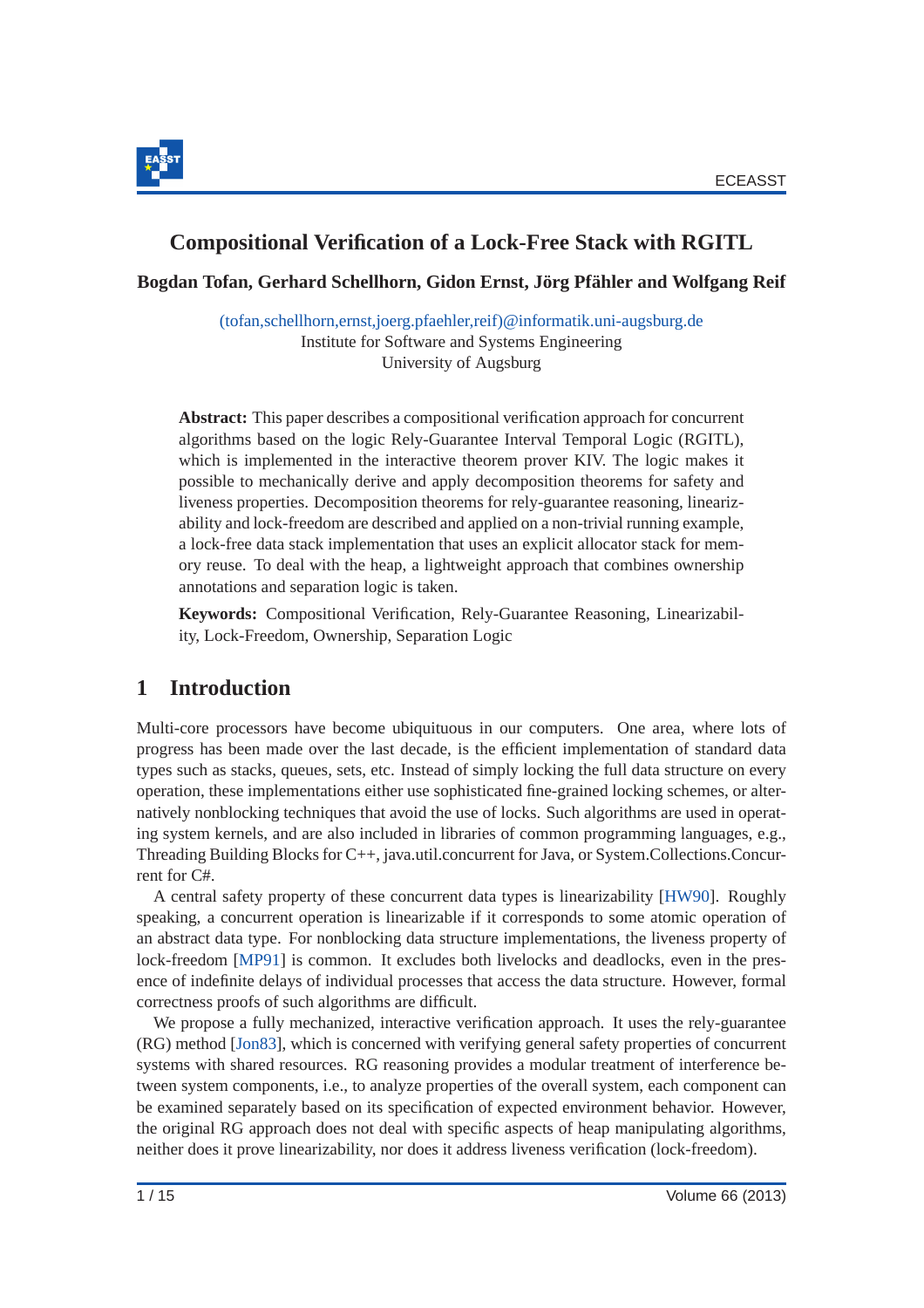

In our earlier work [\[STER11\]](#page-15-1), we therefore proposed the logic RGITL, which integrates RG reasoning into a compositional temporal logic that can express a wide range of safety and liveness properties. RGITL has been implemented and mechanically verified correct in the interactive theorem prover KIV [\[KIV13\]](#page-15-2). We have derived decomposition theorems for linearizability [\[BSTR11\]](#page-14-2) and lock-freedom [\[TBSR10\]](#page-15-3) in the logic, and we describe a challenging application in [\[TSR11a\]](#page-15-4).

Here we take an improved approach to deal with the heap, which also facilitates RG reasoning. Furthermore, a more generic approach for verifying lock-freedom is defined. These improved techniques are illustrated on a non-trivial running example, which to our knowledge, has had no mechanized verification before. More specifically, we previously [\[TSR11a\]](#page-15-4) used disjointness and reachability predicates to explicitly model disjoint parts of the heap. Here we use ownership annotations  $[BDF^+04]$  of the program code to implicitly label portions of the heap with a distinct owner, plus separation logic's star operator [\[Rey02\]](#page-15-5) to model acyclic heap structures. While in [\[TSR11a\]](#page-15-4) we used a RG decomposition of the overall program state to two local process states (and the shared state), we can now use RG conditions on the shared state only, where interference might actually occur, and do not have to take the local state of any other process into account.

The improved approach is illustrated on a concurrent implementation based on the well-known lock-free stack from [\[Tre86\]](#page-15-6). Several other proofs for the stack do exist, but have mainly focused on linearizability for the simple version under garbage collection. Here we consider a version that is close to an implementation in environments without garbage collection. It uses generic lock-free push and pop operations in two contexts: first, to add / remove arbitrary data from a lock-free data stack and second, to add / remove heap locations from another stack that serves as a lock-free memory allocator. The verification of the full version poses additional challenges w.r.t. reasoning about the heap, the fundamental ABA problem of lock-free algorithms, compositional verification of sequential code (when verifying the client code, we want to reuse the proofs of the generic stack operations), and it also requires a generalization of our previous termination conditions for lock-freedom [\[TBSR10\]](#page-15-3). All proofs have been mechanized: KIV proofs for the running example and the decomposition theory can be accessed online [\[KIV13\]](#page-15-2).

The rest of this paper is structured as follows: Section [2](#page-2-0) introduces the running example. Section [3](#page-4-0) gives a short introduction to RGITL and how RG reasoning is expressed in the logic. Section [4](#page-7-0) describes the RG approach using ownership annotations and separation logic. Section [5](#page-11-0) gives two decomposition theorems for linearizability and lock-freedom. Finally, Section [6](#page-13-0) compares our approach with related work and Section [7](#page-14-4) concludes with a short summary and possible future work.

### <span id="page-2-0"></span>**2 The Lock-Free Data and Free Stacks**

This section introduces the running example, which is used to illustrate our approach. Lockfree algorithms typically apply atomic synchronization primitives such as CAS (Compare-And-Swap) instead of locks.

```
atomic CAS(old, new, now) returns {bool}
    if (now = old) {now := new; return true; }
    else return false;
```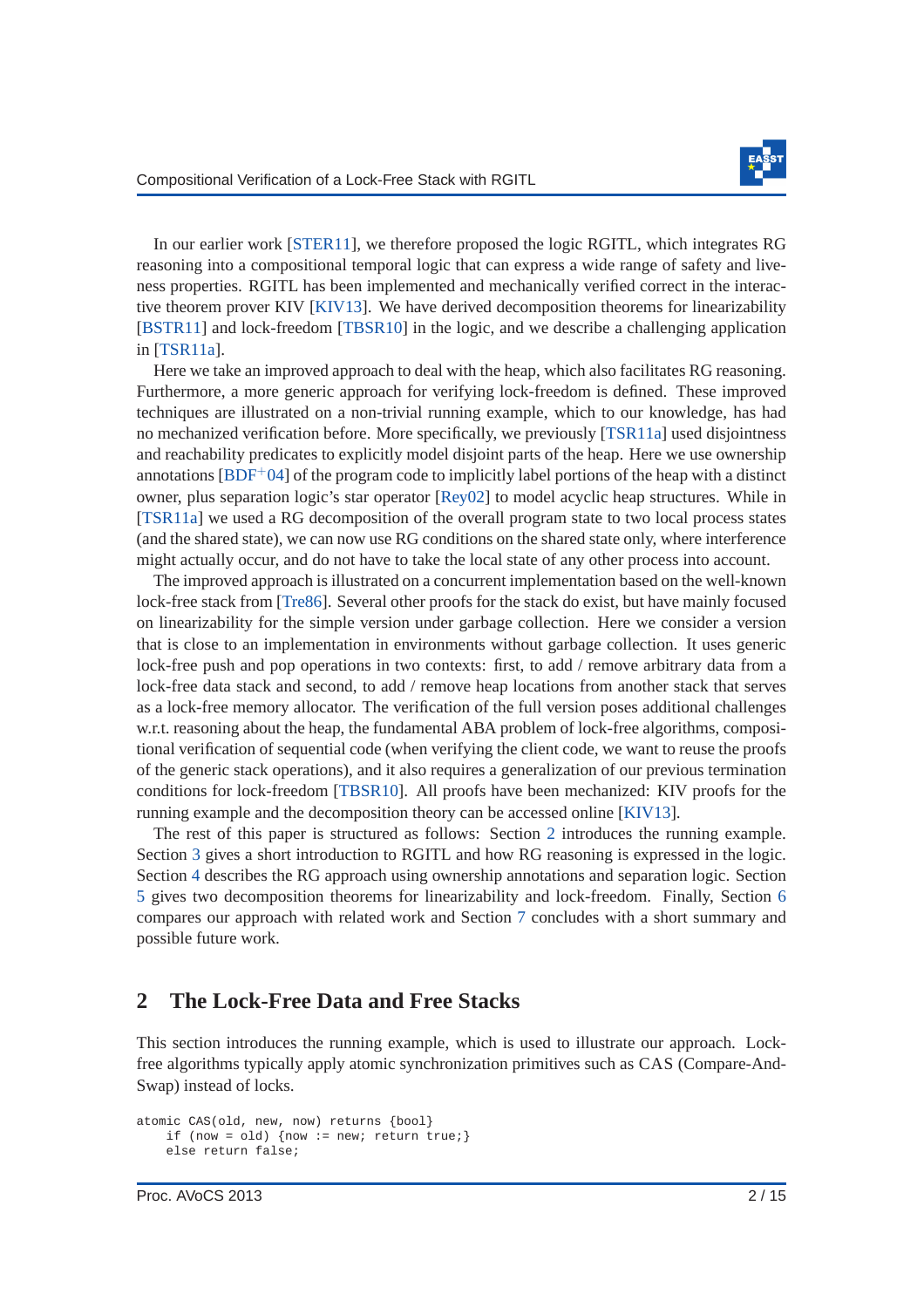

```
record Node = {.val:data, .nxt:ref}; POP() returns {empty | data}
record RC = \{ .\text{ref} : \text{ref}, .\text{cnt} : \text{nat}\}; var rtop := DoPop(DTop);
var DTop, FTop: RC; if (rtop = null) {
                                     return empty;<br>};
PUSH(d:data) };
 var new := DOPOP(FTop); var lout := rtop.val;
 if (new = null) { DoPush(rtop, FTop);
  alloc(new); example alloc(new); return lout;
 };<br>new.val := d;
                                   DopPop(Top:ref(RC)) returns \{ref(Node)\}DoPush(new, DTop); var ltop:RC;
                                     repeat<br>
ltop := TopDoPush(node:ref(Node), Top:ref(RC)
 var ltop:RC; if (ltop.ref = null) {break; }
 repeat nxt := (ltop.ref).nxt;
  ltop := Top; until
  node.nxt := ltop.ref; \text{CAS}(\text{ltop, (nxt, ltop.cnt), Top});until return ltop.ref;
  CAS(ltop, (node, ltop.cnt + 1), Top);
```
Figure 1: Running Example: Lock-Free Data and Free Stacks.

CAS compares the current value of a shared variable *now* with an older local copy of it *old*, called snapshot. If these values are equal, the *now* variable is updated to a new value *new* and true is returned; otherwise false is returned. The execution of CAS is atomic.

We consider a lock-free implementation of a data stack that is used by some finite number of concurrent processes to store arbitrary data. Since the application's environment does not offer garbage collection (GC), a second lock-free stack is used to allocate and free memory. This stack is called the free stack in the following. Explicit memory allocators are common in environments without (lock-free) GC, to avoid memory leaks. Both stacks are implemented as singly linked lists of nodes (pairs of values and locations having .val and .nxt selector functions). A shared variable *DTop* marks the top node of the data stack; it is a pair of a reference and a modification counter (of type  $nat = N_0$ ), with selector functions .ref and .cnt, respectively. Similarly, the free stack is accessible from a shared variable *FTop*. Each process that wants to push some data *d* on the data stack, first tries to allocate memory from the free stack and resorts to the machine's allocator (alloc) only if the free stack is currently empty. Whenever a process pops a node from the data stack, after reading its data, it pushes the node on the free stack, thus making its memory available for (concurrent) reuse.

Modification counters are widely used for CAS based data structures, since the concurrent reuse of locations can lead to corruption of the data structure, when a location is reinserted with modified contents and this reinsertion is not detected by CAS. This is a fundamental issue of CAS based implementations called the ABA problem [\[Tre86\]](#page-15-6). To detect the concurrent reuse, a modification counter is typically added to ABA prone shared resources, here to each top-ofstack pointer. This counter is incremented atomically with (either) the insertion or removal of a location from the data structure, thus making memory reuse visible to CAS. (The theoretical chance of bogus behavior due to wrap around of a modification counter is negligible [\[Tre86\]](#page-15-6).)

Figure [1](#page-3-0) shows the concrete algorithms in pseudo code. The client procedures PUSH and POP use two generic procedures DoPush and DoPop, which operate on either the data or the free stack. Operation DoPush repeatedly tries to switch a shared top-of-stack pointer *Top*.ref to a new node using CAS in a lock-free manner. It repeatedly takes an atomic snapshot of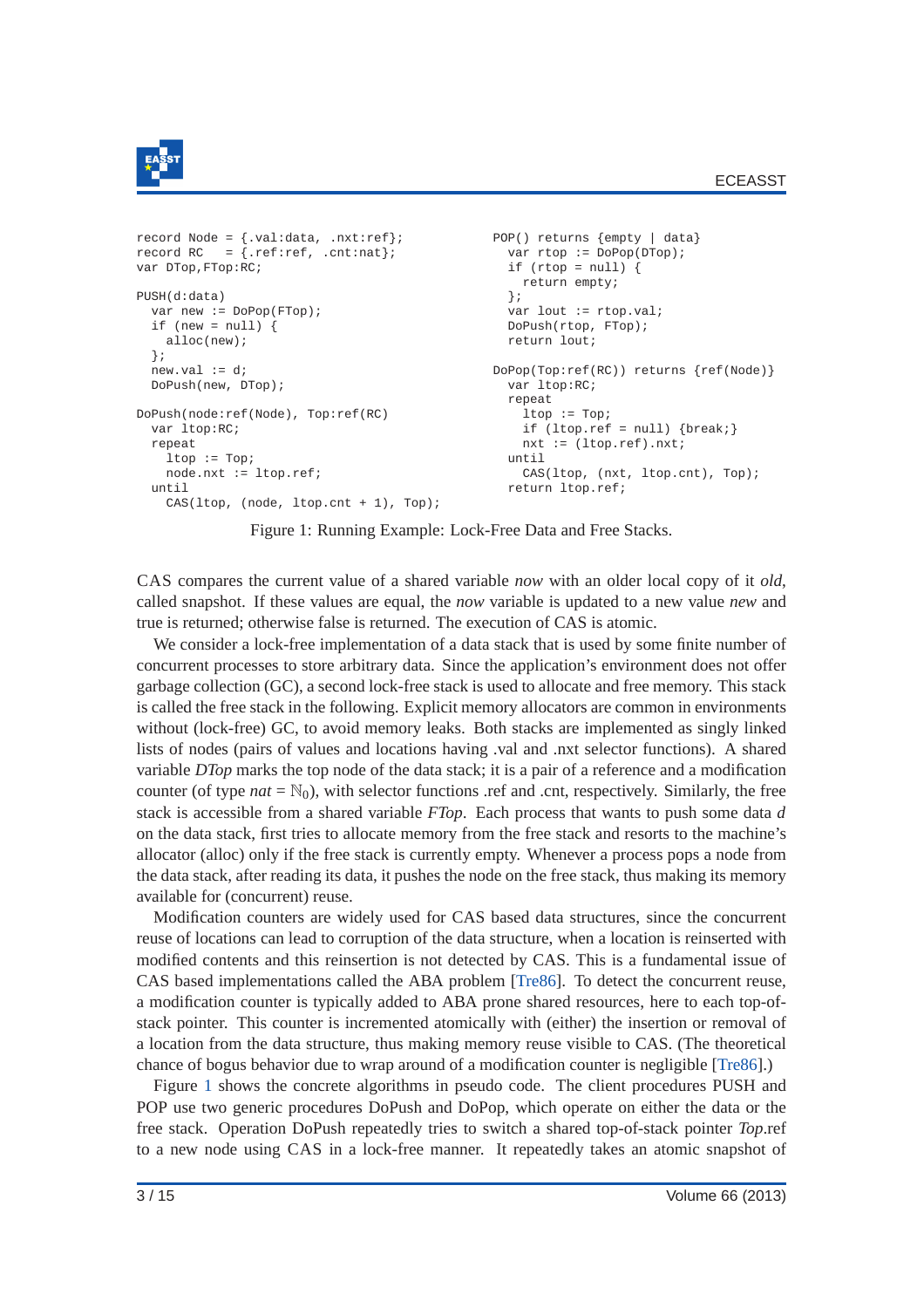

*Top* (including both the current top-of-stack pointer and its modification counter). After setting the new node's next pointer to the snapshot's location, the new node becomes the target of a subsequent CAS: if it succeeds, the node is atomically added to the stack and the modification counter is incremented. The generic pop operation DoPop works similarly: it repeatedly reads the shared top. If its pointer is null, then it immediately returns with null. Otherwise, its next reference becomes the target of a subsequent CAS: if it succeeds, the top node is removed from the stack and the snapshot's location is subsequently returned. (In case of high contention on the top-of-stack pointer, further techniques such as elimination or diffraction can be helpful.)

Without a modification counter, an ABA problem could occur as follows: suppose that a pop process *p* takes a snapshot of the top pointer when the data stack consists of exactly one node at location A and the free stack is empty. Process *p* is preempted after setting its local reference *nxt* to null for another process, which removes A from the data stack without yet freeing it. Subsequently, a third process *q* executes a successful push, thereby allocating a new location B (by resorting to the machine's allocator). Then A is freed and *q* pushes A on the data stack, which now has two nodes at locations [A, B]. If now p is rescheduled, its CAS would erroneously succeed, removing both nodes A and B at once and possibly returning an unexpected value.

The additional verification challenges that arise from having an explicit memory allocator rather than assuming GC, are as follows. First, it becomes necessary to prove that the application does not leak memory. Here we use ownership annotations and separation logic's star operator to state that the application's heap is always separated into three distinct parts: one for the data stack, another one for the free stack and a third part that is owned by some of the (running) processes. Second, we have to show that an ABA problem does not occur. Here RG reasoning permits to express ABA prevention as an appropriate rely condition. Third, to avoid big redundant proofs, we want to verify the generic procedures DoPush and DoPop separately, and reuse these proofs as contracts in the verification of the sequential client code PUSH and POP, respectively. Here the sequential compositionality of RGITL is crucial, which allows us to replace the generic procedure calls with appropriate RG, linearizability and lock-freedom abstractions, respectively. Finally, since individual processes might now starve while accessing either the data or the free stack, the argument why individual starvation does not lead to global livelock becomes non-trivial. By slightly generalizing our previous decomposition of lock-freedom, we can yet prove lock-freedom for the example.

# <span id="page-4-0"></span>**3 RGITL**

This section gives a brief introduction to basic concepts of RGITL. We emphasize that it is not in the scope of this paper to detail every aspect of the logic. Instead, the interested reader is referred to [\[STER11\]](#page-15-1). A formal specification of the semantics of RGITL, including soundness proofs of the main rules are available online [\[KIV13\]](#page-15-2).

### **3.1 Syntax and Semantics**

The semantics of expressions of the logic is based on intervals, which are finite or infinite sequences of states. A state maps variables to values. Variables can be either dynamic (written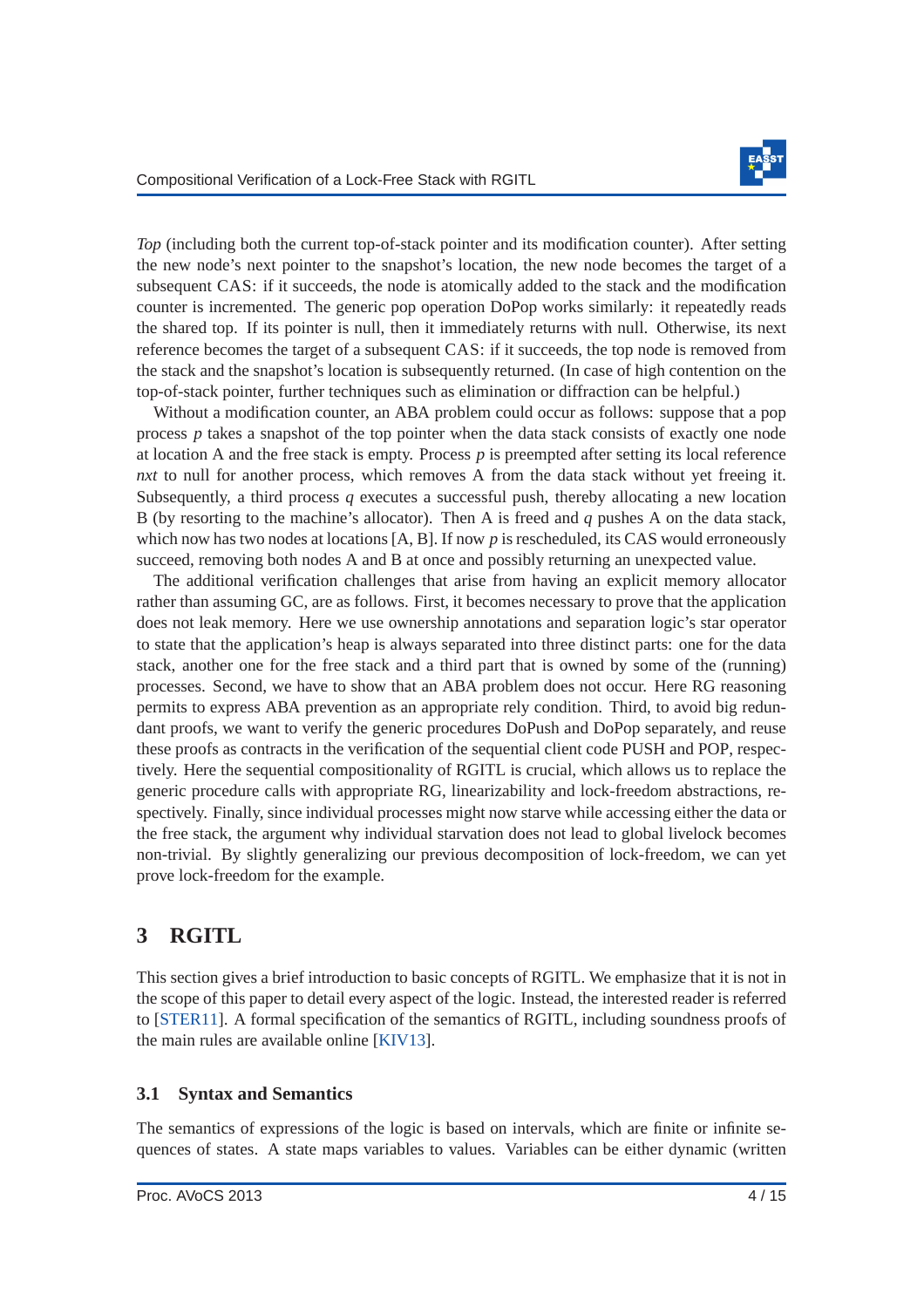

uppercase) or static (written lowercase), where the latter do not change their value throughout an interval. The last state of a finite interval is characterized by the formula **last**. The interval semantics explicitly includes environment behavior, similar to reactive sequences in  $[RBH<sup>+</sup>01]$  $[RBH<sup>+</sup>01]$ : each interval  $I = [I(0), I(0), I(1), I(1), \ldots]$  alternates system (or program) transitions with environment transitions, i.e., the transition from state  $I(0)$  to the primed state  $I(0)'$  is a program transition, whereas the next transition from state  $I(0)'$  to  $I(1)$  is a transition of the environment and so forth.

Priming of a dynamic variable *V* denotes over which state of an interval *V* has to be evaluated. While an unprimed variable *V* is evaluated over the first state  $I(0)$ , the primed variable  $V'$  is evaluated over  $I(0)'$  and the double primed variable  $V''$  over  $I(1)$ , respectively. Hence, formula  $V' = 1$  states that *V* has value 1 after the first program transition of a given interval and formula  $V'' = 2$  states that *V* has value 2 after the first environment transition of the interval. (For an empty interval [I(0)], both V' and V" are evaluated over I(0).) Similarly, a predicate logic formula  $G(V, V')$  specifies a guarantee for the first program transition and a formula  $R(V', V'')$  defines a rely condition for the first environment transition.

RGITL provides standard temporal operators to describe interval properties:  $\circ \varphi$  (strong next) holds in an interval *I* (written  $I \models \circ \varphi$ ) iff *I* is not empty and formula  $\varphi$  holds in *I*'s postfix interval [ $I(1),...$ ]. The formula  $\varphi_1$  **until**  $\varphi_2$  holds in *I* iff  $\varphi_2$  holds over  $[I(n),...]$  for some interval state  $I(n)$  and  $\varphi_1$  holds in  $I(m),...$  for each  $m < n$ . Further standard operators are introduced as abbreviations, e.g.,  $\bullet \varnothing \equiv \neg \circ \neg \varnothing$  (weak next),  $\Diamond \varnothing \equiv \text{true}$  until  $\varnothing$ , or  $\Box \varnothing \equiv \neg \Diamond \neg \varnothing$ . Hence, formula  $\Box V' = V''$  states that throughout an interval, no environment transition ever changes the value of *V*.

Similar to ITL [\[Mos00\]](#page-15-8), programs  $\alpha$  are just a subset of the formulas of the logic. Hence, programs and formulas can be mixed. An interval *I* satisfies  $\alpha$  (written  $I \models \alpha$ ) iff *I* alternates  $\alpha$  (program) transitions with arbitrary environment transitions. Finite intervals correspond to terminating program runs. The logic provides the common constructs for sequential programs, including nondeterministic choice, recursive procedures, plus an interleaving operator ||. For brevity, we only give the interval semantics of the sequential composition operator ";" here. (This definition corresponds to the definition of the chop operator from ITL.)

 $I \models \varphi_1; \varphi_2$  iff either *I* is infinite and satisfies  $\varphi_1$ , or there is a finite prefix of I where  $\varphi_1$  holds and  $\varphi_2$  holds for the rest of *I* 

### **3.2 Deduction**

The assertion language is based on the sequent calculus. A sequent is an assertion of the form Γ ⊢ ∆ (where Γ and ∆ are lists of formulas), which states that the conjunction of all formulas in antecedent Γ implies the disjunction of all formulas in succedent  $\Delta$ . A sequent is implicitly universally closed. A typical temporal logic assertion for a program  $\alpha$  has the form

*Pre*,  $\alpha$ *, E* ⊢  $\varphi$ 

where Pre is a precondition for the initial state, formula *E* is an environment assumption, i.e., a temporal formula over primed and double primed variables, and  $\varphi$  is the property of  $\alpha$  to be shown.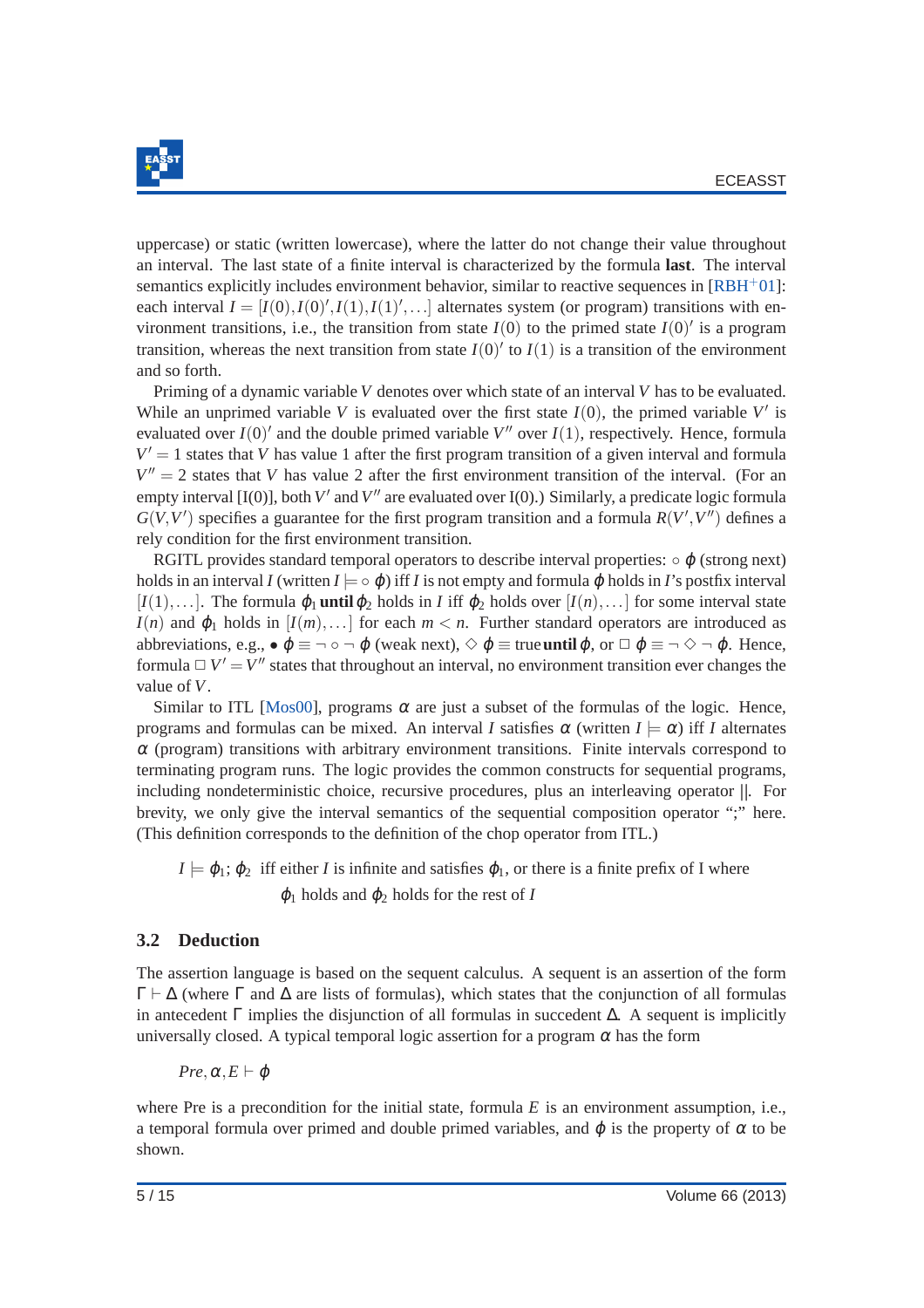For deduction, the standard rules of the sequent calculus are used. Moreover, the following compositionality principle holds for the sequential composition operator (similar to ITL).

<span id="page-6-0"></span>
$$
\frac{\alpha_1 \vdash \psi_1 \qquad \psi_1; \varphi_2 \vdash \psi}{\alpha_1; \varphi_2 \vdash \psi} \text{ compositionality of ;} \qquad (1)
$$

The rule states that formula  $\psi$  can be derived for the sequential composition  $\alpha_1$ ;  $\varphi_2$  if an abstraction  $\psi_1$  can be derived for  $\alpha_1$  (premise 1), and  $\psi$  can be derived for  $\psi_1$ ;  $\varphi_2$  (premise 2). Rule [\(1\)](#page-6-0) allows us to split the proof of the client code PUSH and POP into a part that separately verifies the generic operations DoPush and DoPop (premise 1) and a second part that verifies the client code using appropriate abstractions as contracts for the generic procedures (premise 2).

Temporal formulas and programs are verified using symbolic execution. Basically, a symbolic execution step moves forward to the next state of an interval in two phases. In the first phase, each formula of a sequent is transformed into an equivalent formula that consists of two parts: one part that refers to the first three states of an interval, and another part that refers to the rest of the interval from the third state on (using a leading next operator). The second phase then removes leading next operators and replaces variables *V*, *V'*, *V''* with new variables  $v_0$ ,  $v_1$ , *V*, where the static variables  $v_0$  and  $v_1$  store the "old" values of *V* in  $I(0)$  and  $I(0)'$ , respectively.

*Example* 1 A symbolic execution step of the sequent

$$
V = 0, (V := V + 2; \alpha), \Box V' = V'' \vdash \circ V = 2
$$

generates the following new sequent.

$$
v_0 = 0
$$
,  $v_1 = v_0 + 2$ ,  $\alpha$ ,  $v_1 = V$ ,  $\Box V' = V'' + V = 2$ 

Executing the first assignment  $(V := V + 2)$  results in  $v_1 = v_0 + 2$  and the remaining program is α. The environment assumption has been unwound (using the equivalence  $\Box \varphi \leftrightarrow \varphi \land \bullet \Box \varphi$ ), which gives the constraint  $v_1 = V$  for the first environment transition and again  $\Box V' = V''$  for the rest.

Finally, the logic provides induction rules that permit to reduce the verification of safety properties  $\varphi$  over an infinite interval *I*, to the verification of  $\varphi$  over an arbitrary finite prefix of *I*. Then well-founded induction over the length of the finite prefix is used to deal with loops during symbolic execution. This is necessary for the stack, since CAS loops can iterate indefinitely often due to concurrent changes of the shared top-of-stack variables.

### **3.3 Rely-Guarantee Assertions**

A compositionality rule, which is similar to rule [\(1\)](#page-6-0), also holds for the interleaving operator in RGITL. This makes it possible to derive decomposition rules as theorems for interleaved programs in the logic. An important case of such decomposition rules are RG rules, which break down the verification of an RG assertion for a concurrent system, to the verification of a corresponding RG assertion for each system component. An RG assertion for a program  $\alpha(V)$ , which uses variables V, has the following form.

 $Pre(V) \vdash [R(V', V''), G(V, V'), Inv(V), \alpha(V)]$   $Post(V)$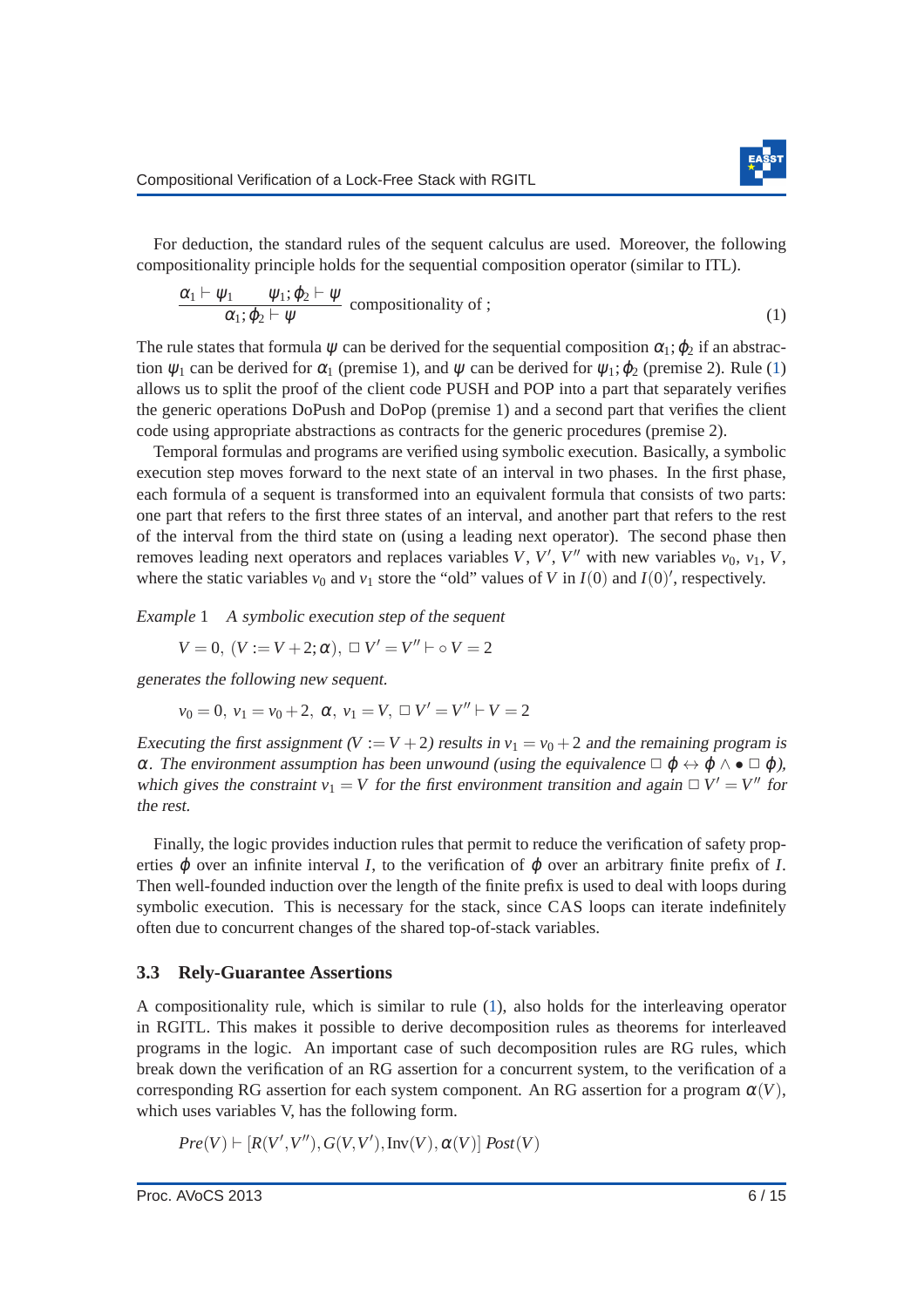

Informally, an RG assertion states that runs of  $\alpha$  that start in an initial state *Pre*, preserve the guarantee *G* and the invariant *Inv* as long as previous environment transitions satisfy the rely *R* and also maintain *Inv*. In finite executions of  $\alpha$ , the last state satisfies the postcondition *Post*.

Formally, an RG assertion expands to

$$
Pre(V), \alpha(V) \vdash (R(V', V'') \land (Inv(V') \rightarrow Inv(V'')))
$$
  

$$
\longrightarrow (\text{if last then } Post(V) \text{ else } G(V, V') \land (Inv(V) \rightarrow Inv(V')))
$$

where operator  $\varphi_1 \stackrel{+}{\longrightarrow} \varphi_2$  abbreviates the formula  $\neg$  ( $\varphi_1$  **until**  $\neg$   $\varphi_2$ ). Thus, RG assertions are safety formulas, which can be verified by well-founded induction over the length of a finite interval prefix.

The definitions and the decomposition theory in the rest of this paper are not hard-wired into the semantics of the logic, but built on top of it as higher-order and temporal logic specifications. In particular, the RG theorem (cf. Section [4\)](#page-7-0) and the decomposition theorems for linearizability and lock-freedom (cf. Section [5\)](#page-11-0) are derived in the logic.

# <span id="page-7-0"></span>**4 Rely-Guarantee Reasoning with Ownership and Separation**

This section describes the RG decomposition rule that lies at the core of the decomposition theorems for linearizability and lock-freedom and explains how ownership annotations, known from the verification of object-oriented sequential programs [\[BDF](#page-14-3)+04], facilitate its applicability. One consequence of these annotations is that separation logic's star operator **\*** [\[Rey02\]](#page-15-5) can be used to model the shape of the heap. Our experience with sequential program verification shows that using **\*** can be advantageous over the use of inductive reachability predicates when reasoning about acyclic heap structures. However, introducing **\*** in a concurrent setting is more delicate than in the sequential case, which is mainly due to possible concurrent changes of the heap.

### **4.1 Rely-Guarantee Decomposition**

Our RG rule is similar to the original rule of Jones [\[Jon83\]](#page-14-1), since rely and guarantee conditions are simply binary predicates over an arbitrary shared variable *S* : state that represents the state of the concurrent system. The system recursively interleaves  $n+1$  processes  $p : \mathbb{N}_0$ , where each process executes indefinitely often a generic procedure COP.

 $COP(0, In; S, Out)^* \mid \mid \dots \mid \mid COP(n, In; S, Out)^*$ 

The KIV syntax is as follows: the star operator  $*$  denotes finite or infinite iteration; the parameters of procedure COP are separated by a semicolon into input resp. in-output parameters, where parameter *In* is an input for the procedure, which writes its return value to the in-output parameter *Out* (a return statement is not used).  $\frac{1}{1}$  $\frac{1}{1}$  $\frac{1}{1}$ 

<span id="page-7-1"></span><sup>&</sup>lt;sup>1</sup> An additional operation index and a history variable to which an invoke and a return event are added before resp. after each COP call, are required to prove linearizability; an auxiliary variable is necessary in the lock-freedom decomposition proof. They are omitted here.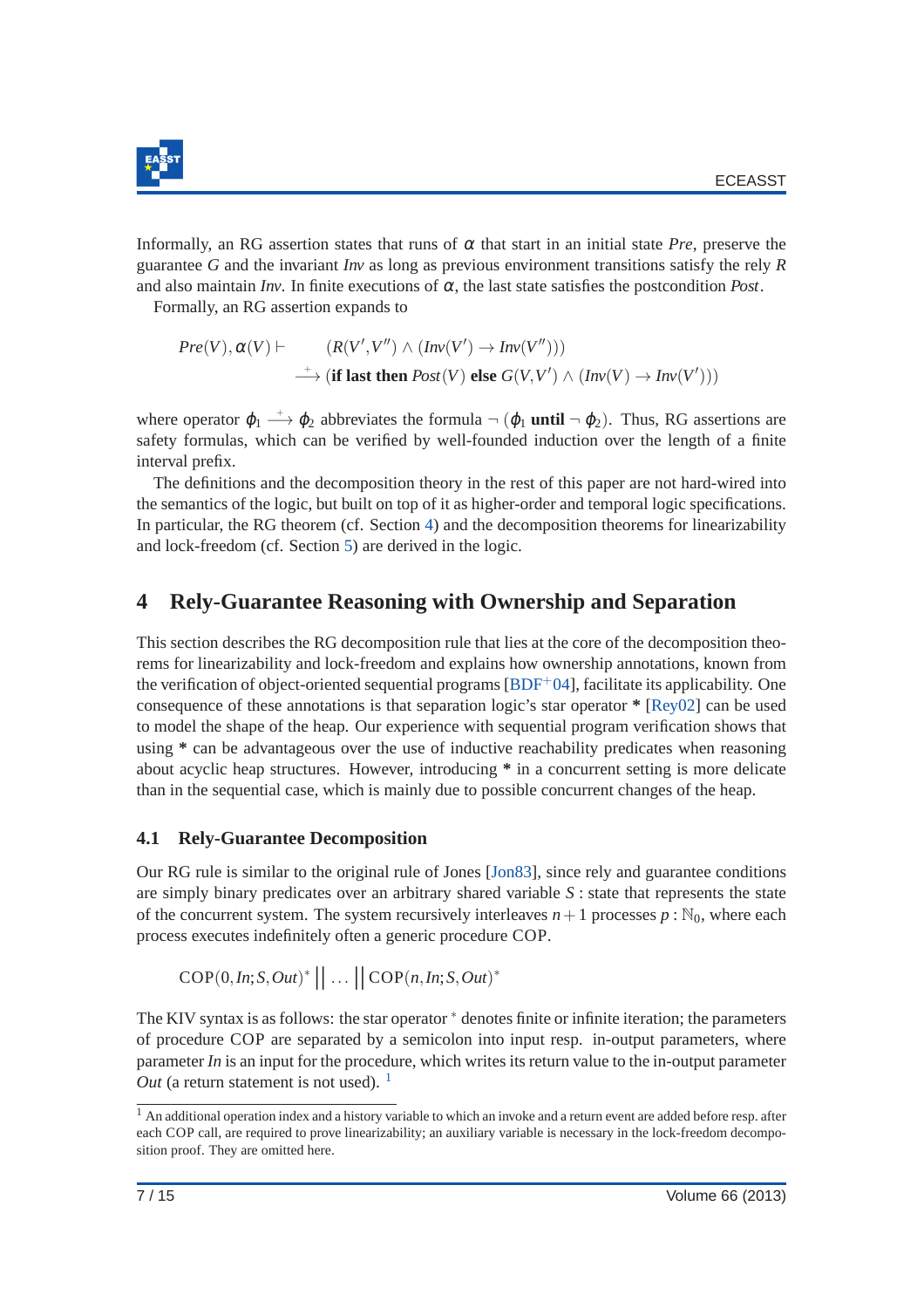<span id="page-8-0"></span>

The following RG decomposition rule is derivable in the logic [\[STER11\]](#page-15-1).

$$
p \neq q, G_p \vdash R_q \quad \vdash \text{trans}(R_p) \quad \vdash \text{refl}(G_p) \quad \vdash \exists \text{ } S. \text{ }Init(\text{ } S) \quad \text{Init} \vdash \text{ } Idle \land \text{Inv}
$$
\n
$$
\frac{\vdash \text{ stable}(R_p, Idle_p) \quad \text{Inv}, Idle_p \vdash [R_p, G_p, Inv, COP(p, ...)]} \text{ } Idle_p}{Init \vdash [R, G, Inv, COP(0, ...)^{*} || ... || COP(n, ...)^{*}] \text{ } Idle}
$$
\n
$$
(2)
$$

where 
$$
R \equiv \bigwedge_p R_p
$$
,  $G \equiv \bigvee_p G_p$ ,  $I dle \equiv \bigwedge_p I dle_p$ 

Essentially, the rule decomposes a global RG assertion about the interleaved system, to the following local RG assertion for one process *p*, executing COP once.

$$
Idle_p(S), Inv(S) \vdash [R_p(S', S''), G_p(S, S'), Inv(S), COP(p, In; S, Out)]
$$
  

$$
Idle_p(S)
$$

The rule also has several predicate logic side conditions. An important one is that the local guarantee  $G_p$  of a process p must imply the rely  $R_q$  for each other process  $q \neq p$ . The local guarantee must be reflexive and the local rely transitive. A global initial state must exist, where the invariant *Inv* must hold and each process is idle, according to its idle state predicate *Idlep*, and each idle predicate is assumed to be stable over its rely, i.e., stable $(R_p, Idle_p) \leftrightarrow R_p(S', S'') \land$  $I$ *dle*<sub>*p*</sub>(*S*<sup>'</sup>) → *Idle*<sub>*p*</sub>(*S*<sup>''</sup>).

Applying rule [\(2\)](#page-8-0) on the running example directly is inconvenient: it requires taking the entire program state into account by lifting relevant local state information to the global state using process functions for local variables. As an example, consider the following disjointness property: concurrent local pointers to nodes that are pushed on one of the stacks are disjoint. With an extra boolean function BefCAS :  $\mathbb{N} \rightarrow \text{bool}$  to characterize the code-range of the CAS-loop in DoPush before it succeeds, it can be formalized as

$$
\forall p \neq q. \text{ $\text{Before}(p) \land \text{ $\text{Before}(q) \rightarrow \text{Node}(p) \neq \text{Node}(q)$$
$$

In [\[TSR11a\]](#page-15-4), we therefore proposed a local RG rule that considers two explicit local states (and the shared state), and thus avoids process functions and quantification over process identifiers. Here we take a different approach based on ownership annotations that leads to further significant simplifications.

#### **4.2 Ownership Annotations for the Stack**

The core idea of using ownership annotations is simple: shared resources are augmented with auxiliary state that represents their distinct owner. The idea is applicable on shared resources in general, but we restrict our focus on concurrent heaps in the following. A concurrent heap with ownership is a partial function  $H : ref \rightarrow (node, owner)$  from locations to nodes with owner *o*. In the running example, it is sufficient to discern three possible owners per heap location:

*owner* ::= *p* | *dstack* | *fstack*

That is, each heap location *r* is either owned by some process  $p$  (i.e.,  $H(r)$ .*owr* =  $p$ ), or it belongs to either the data or the free stack. Additionally, we augment the program code to adhere to this ownership concept as Figure [2](#page-9-0) shows. [2](#page-8-1)

<span id="page-8-1"></span><sup>2</sup> The KIV syntax is as follows: ∨ denotes nondeterministic choice, **let** declares local variables, a comma separates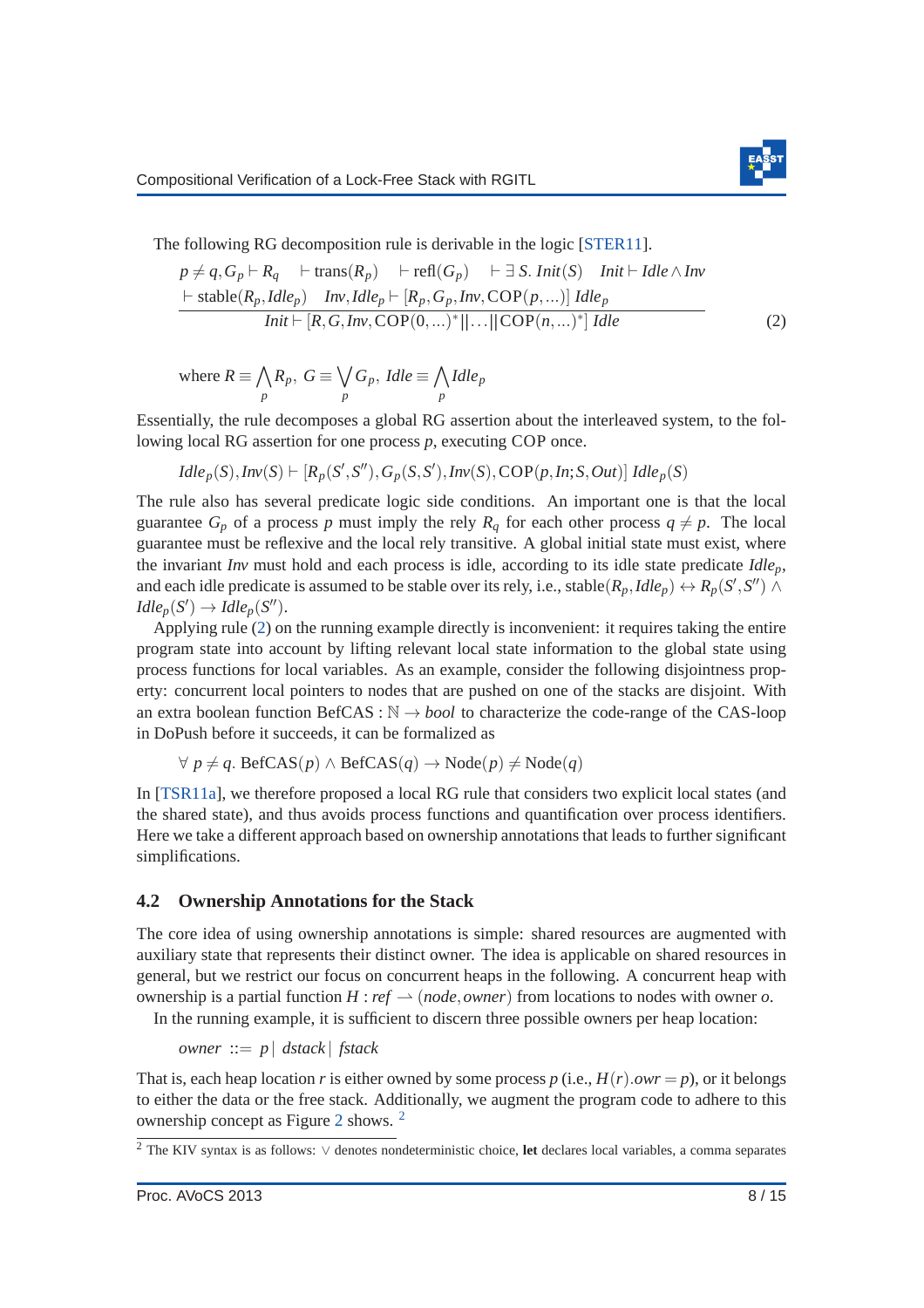

 $Out := LOut$ 

```
COP(p,d;DTop,FTop,H,Out) {
    PUSH(p,d;DTop,FTop,H)
  ∨ POP(p;DTop,FTop,H,Out)}
PUSH(p,d;DTop,FTop,H) {
 let New in {
   DoPop(p;FTop,H,New);
   if New = nullchoose (New<sub>0</sub> \neq null ∧ New<sub>0</sub> \notin H) in {
     H := H + New_0, New := New_0,H(New_0).owr := p};
   H(New).val := d;
   DoPush(dstack,New;DTop,H)}}
POP(p;DTop,FTop,H,Out) {
 let LOut = empty, ROut in {
   DoPop(p;DTop,H,ROut);
   if ROut \neq null {
    LOut := H(ROut).val;
    DoPush(fstack,ROut;FTop,H)};
                                                   DoPush(o,Node;Top,H) {
                                                    let Succ = false, LTop in {
                                                      while \neg Succ {
                                                        LTop := Top;H(Node).nxt := LTop.ref;
                                                        if* LTop = Top { \qquad /* CAS */
                                                         Top := (Node, LTop, \text{cnt} + 1), Succ := \text{true},H(Node) := o \}}
                                                   DoPop(p;Top,H,ROM) {
                                                    let Succ = false, LTop, Nxt in {
                                                      while \neg Succ {
                                                        LTop := Top;if LTop.ref = null \{Succ := true\}else {
                                                         Nxt := H(LTop.ref).nxt;
                                                         if* LTop = Top { \qquad /* CAS */
                                                          Top.ref := Nxt, Succ := true,H(LTop.ref) := p \};
                                                      ROut := LTop.ref\}
```
Figure 2: KIV Specification of the Stack Algorithms with Ownership Annotations (shaded)

The effects of these simple auxiliary state annotations are worth noting. First of all, no further heap disjointness properties must be defined, since they are already implied by the ownership annotations. (Our technical report [\[TSR11b\]](#page-15-9) shows that several disjointness properties between local states would be necessary without ownership annotations.) Second, we can completely avoid talking about local variables, in particular program labels. Hence, when applying rule [\(2\)](#page-8-0), the state variable *S* can be simply instantiated with the tuple *DTop*,*FTop*,*H*, which is the shared state of the algorithm, where interference can actually occur. (The local state of *one* currently running process could be added to the rule, but this is not required here.) Third, we can uniformly handle typical heap modifications and use separation logic on (owned) heap predicates to avoid inductive reachability arguments. This is further explained in the next subsection.

### **4.3 Concurrent Heaps with Ownership and Separation**

Instead of integrating heaps into the semantics of RGITL, we use a lightweight embedding of separation logic into higher-order logic (available as a KIV library), where heap assertions are encoded as heap predicates *P*, *Q* of type *heap*  $\rightarrow$  *bool*. The lifting of this theory to heaps with ownership is done in the standard way: an owned heap predicate *o*[*P*] with owner *o* holds over heap *H*, iff *P* holds and every location in *H* has owner *o*. Similarly, the common operators

parallel assignments and **if\*** executes its test and program atomically. In the prover, the heap *H* is actually represented as a tuple (D, Nf, Of) with  $dom(H) = D$ , node function Nf and an auxiliary ownership function Of.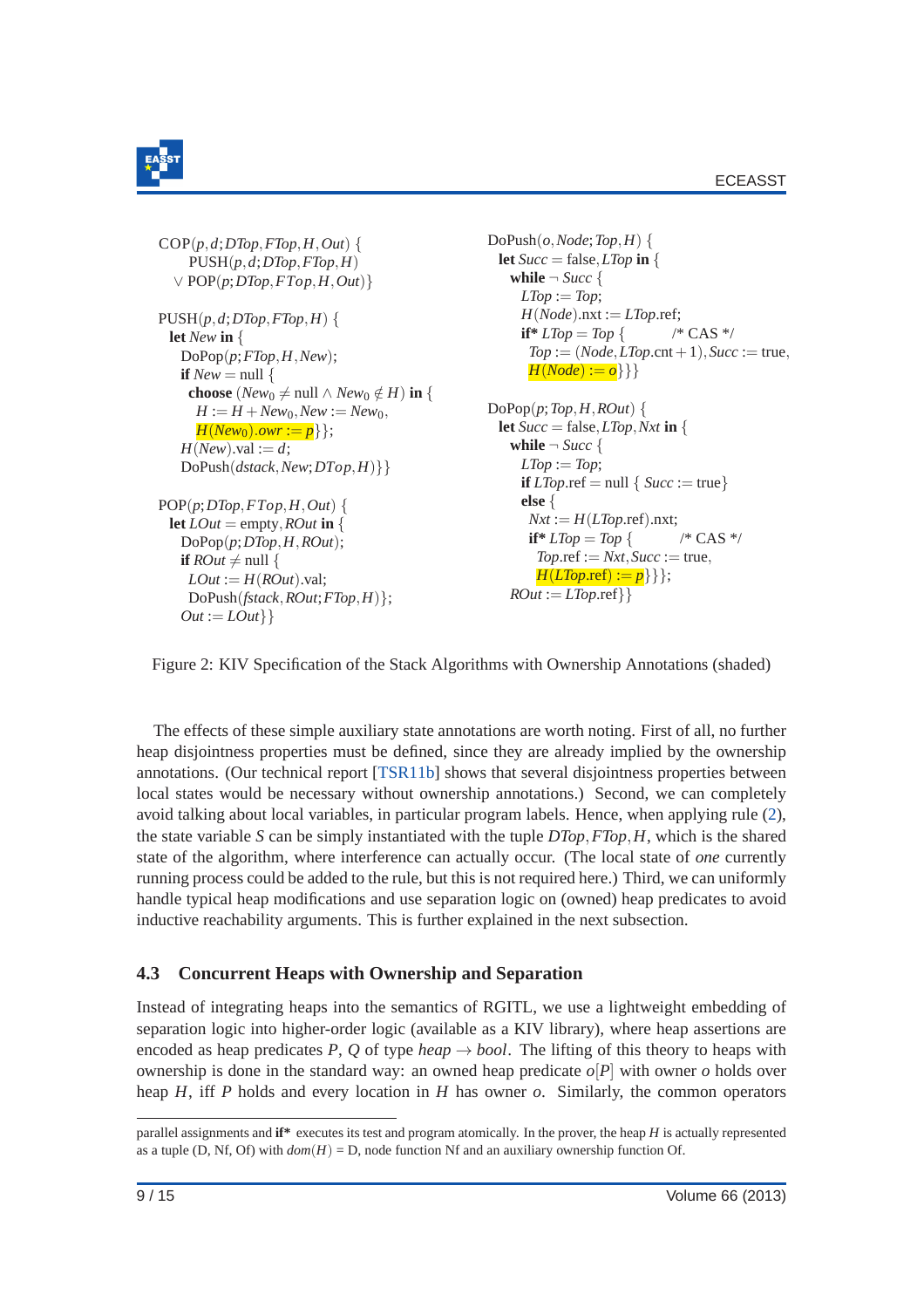from separation logic are overloaded. For instance, the star operator between two owned heap predicates  $o_0[P]$  and  $o_1[O]$  has the following semantics.

$$
(o_0[P] * o_1[Q])(H) \leftrightarrow \exists H_0, H_1. dom(H_0) \cap dom(H_1) = \emptyset \land (H_0 \cup H_1 = H) \land P(H_0) \land Q(H_1)
$$
  

$$
\land \forall r. (r \in H_0 \rightarrow H_0(r).own = o_0) \land (r \in H_1 \rightarrow H_1(r).own = o_1)
$$

In a concurrent setting, assertions about the permissions of processes to access shared resources are typically required. Again, we do not enrich the semantics of RGITL with permissions, but simply define them based on ownership. It is common to assume that a heap location, which is owned by some *process* can only be read by others, but neither deallocated, nor modified. The following rely predicate encodes this restriction.

$$
PR_p(H', H'') \leftrightarrow \forall r. \quad ((H'(r).owr = p \land r \in H') \leftrightarrow (H''(r).owr = p \land r \in H''))
$$

$$
\land (H'(r).owr = p \land r \in H' \rightarrow H'(r) = H''(r))
$$

The rely  $PR_p(H', H'')$  implies the following stability property

$$
(p[P] * \text{true})(H') \land PR_p(H', H'') \to (p[P] * \text{true})(H'')
$$

and it is easy to prove that under  $PR_p$ , the annotated program  $COP(p,...)$  does not change any portion of the heap, which is owned by another process.

To express absence of memory leaks, three simple heap predicates are defined: *owned*(*H*) states that each *r* in *H* is owned by some process; *owns-none*<sub>*p*</sub>(*H*) denotes that *p* owns no location in *H*, and *owns-one*<sub>*p*,*r*</sub>(*H*) denotes that *p* owns exactly location *r* in *H*. Obviously, predicates *owns*-*none<sup>p</sup>* and *owns*-*onep*,*<sup>r</sup>* are stable over the permission rely *PRp*, and it is easy to show that predicate *owns-none*<sup>*p*</sup> is an idle state condition of the annotated program  $COP(p,...)$ .

Finally, to verify linearizability we want to express that some abstract data list *x* is represented by a heap location *r*. The heap predicate  $lst(r)$  defines this property, and the  $*$  operator enforces acyclicity of the heap structure under *r*.

$$
lst(r) = \textbf{if } r = \text{null then } ls(r, [])
$$
 else  $\exists d, x. ls(r, d + x)$   

$$
ls(r, []) = \text{emp } \land (r = null)
$$
  

$$
ls(r, d + x) = \exists r_0. ((r \mapsto (d, r_0)) * ls(r_0, x))
$$

where emp holds for the empty heap only, and  $(r \mapsto (d, r_0))$  defines a heap consisting of one node at location *r*, which stores data *d* and a next reference  $r_0$ .

#### **4.4 Instantiating the RG Predicates for the Running Example**

This section defines the concrete instances of the predicates from rule [\(2\)](#page-8-0) based on the previous notions of concurrent heaps. The state variable *S* is simply *DTop*,*FTop*,*H*. The global initial state condition *Init*( $DTop, FTop, H$ ) requires *H* to be empty, and both  $DTop$  and  $FTop$  to be (null,0). The invariant claims that the heap always consists of two distinct linked lists (with owner *dstack* resp. *fstack*) and a separate portion where each location is owned by some process.

 $Inv(DTop, FTop, H) \leftrightarrow (dstack[lst(ODTop, ref)] * fstack[lst(FTop, ref)] * owned)(H)$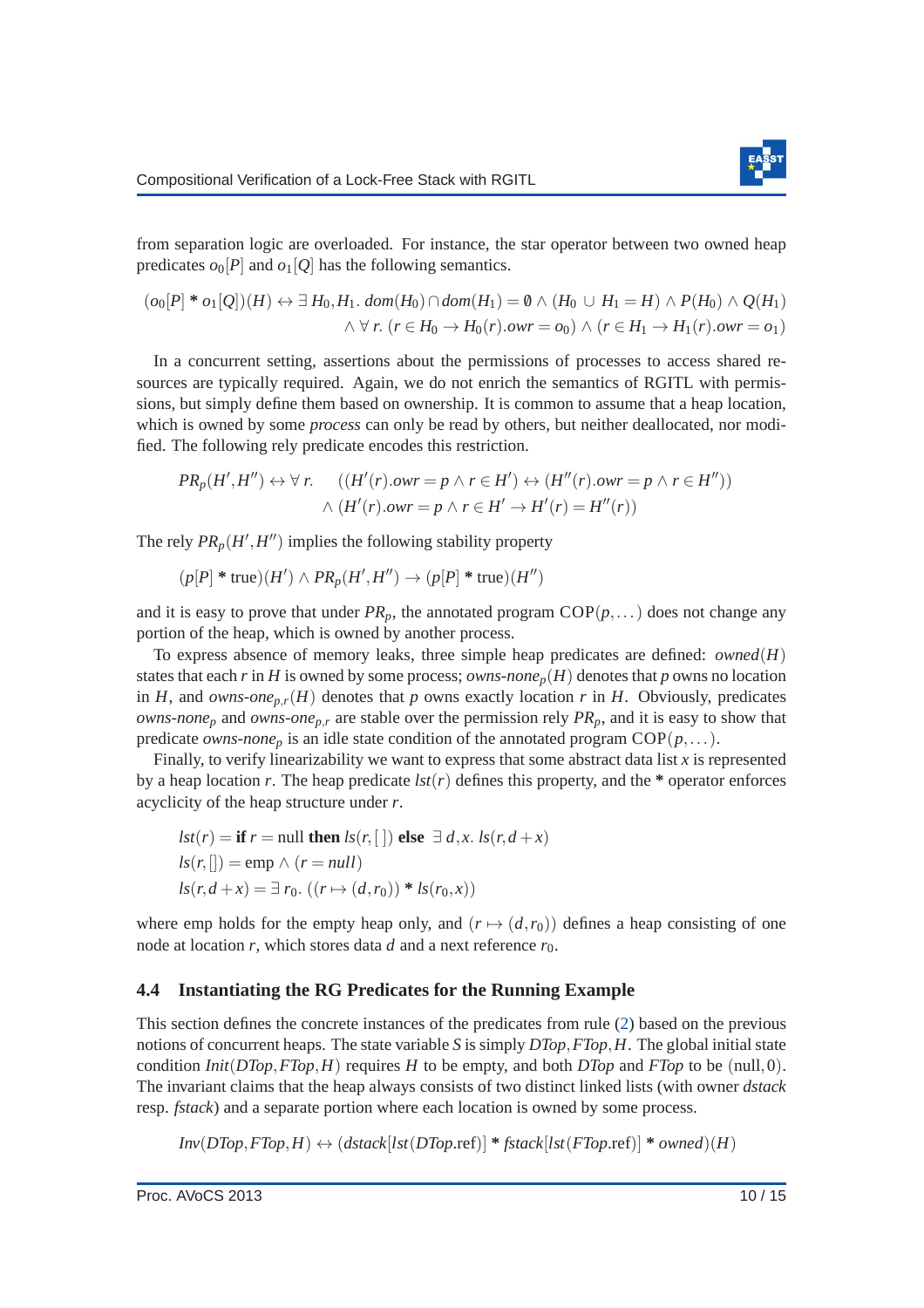

The idle state predicate  $Idle_p(DTop, FTop, H)$  is simply *owns-none*<sub>p</sub> $(H)$ . Since each process owns no portion of *H* in idle states, the application does not leak memory.

For stack nodes with owner *dstack* or *fstack*, the possible concurrent access is determined by the specific use of modification counters. In contrast to locations that are owned by some process, both the content and the ownership information of a stack location can change when the location is concurrently removed from the data structure. An appropriate stack rely condition that captures the correctness of the memory reclamation protocol and ensures that an ABA problem does not occur on neither the data nor the free stack is the following.

$$
SR(o, Top', H', Top'', H'') \leftrightarrow Top'.cnt \le Top''.cnt
$$
  
\n
$$
\land (Top'.ref \neq null \rightarrow Top' = Top'' \land H'(Top'.ref) = H''(Top'.ref) \land H''(Top'.ref).owr = o
$$
  
\n
$$
\lor H''(Top'.ref).owr \neq o \lor Top'.cnt < Top''.cnt)
$$
  
\n
$$
\land (\forall r. r \neq null \land H'(r).owr \neq o \rightarrow H''(r).owr \neq o \lor Top'.cnt < Top''.cnt)
$$

The specific stack relies *SR*(*dstack*,...) and *SR*(*fstack*,...) ensure that during DoPop on one of the two stacks, the ABA prone snapshot location either stays in the stack and its contents (including ownership annotation) are unchanged, or if it is concurrently removed, then it is not reinserted unless the modification counter is increased.

Finally, it remains to define the full rely  $R_p$  as the conjuction

$$
R_p(DTop', FTop', H', DTop'', FTop'', H'') \leftrightarrow
$$
  

$$
PR_p(H', H'') \wedge SR(dsack, DTop', H', DTop'', H'') \wedge SR(fstack, FTop', H', FTop'', H'')
$$

and the guarantee as

$$
G_p(DTop, FTop, H, DTop', FTop', H') \leftrightarrow \forall q \neq p. R_q(DTop, FTop, H, DTop', FTop', H')
$$

The actual proof of the local RG assertion from rule [\(2\)](#page-8-0) for the sequential code  $COP(p,...)$ , uses compositionality rule [\(1\)](#page-6-0). This splits the proof in two parts: one which verifies the RG assertion for DoPush and DoPop and a second part that uses the RG abstractions as contracts for the generic procedures. In the proofs, the current shape of the heap is typically given by the invariant *Inv* above and a formula  $(p[(Ref \rightarrow node)]$  \* true) $(H)$ , which defines the local state of the current process (*Ref* corresponds to either the local variable *New* or *LTop*.ref). To transfer local state to and from one of the stacks, two simple generic merge and split lemmas are used. Verifying DoPop is most challenging, since transitive arguments over several symbolic execution steps are required to derive that if the snapshot location is concurrently removed, the following CAS operation does fail.

# <span id="page-11-0"></span>**5 A Decomposition of Linearizability and Lock-Freedom**

This section briefly describes two decomposition theorems for the global properties of linearizability [\[HW90\]](#page-14-0) and lock-freedom [\[MP91\]](#page-15-0). Both theorems can be derived in RGITL, but their proofs are rather complex and we emphasize that neither their formalization nor their derivation is in the scope of this paper. Instead, the proofs are available online [\[KIV13\]](#page-15-2).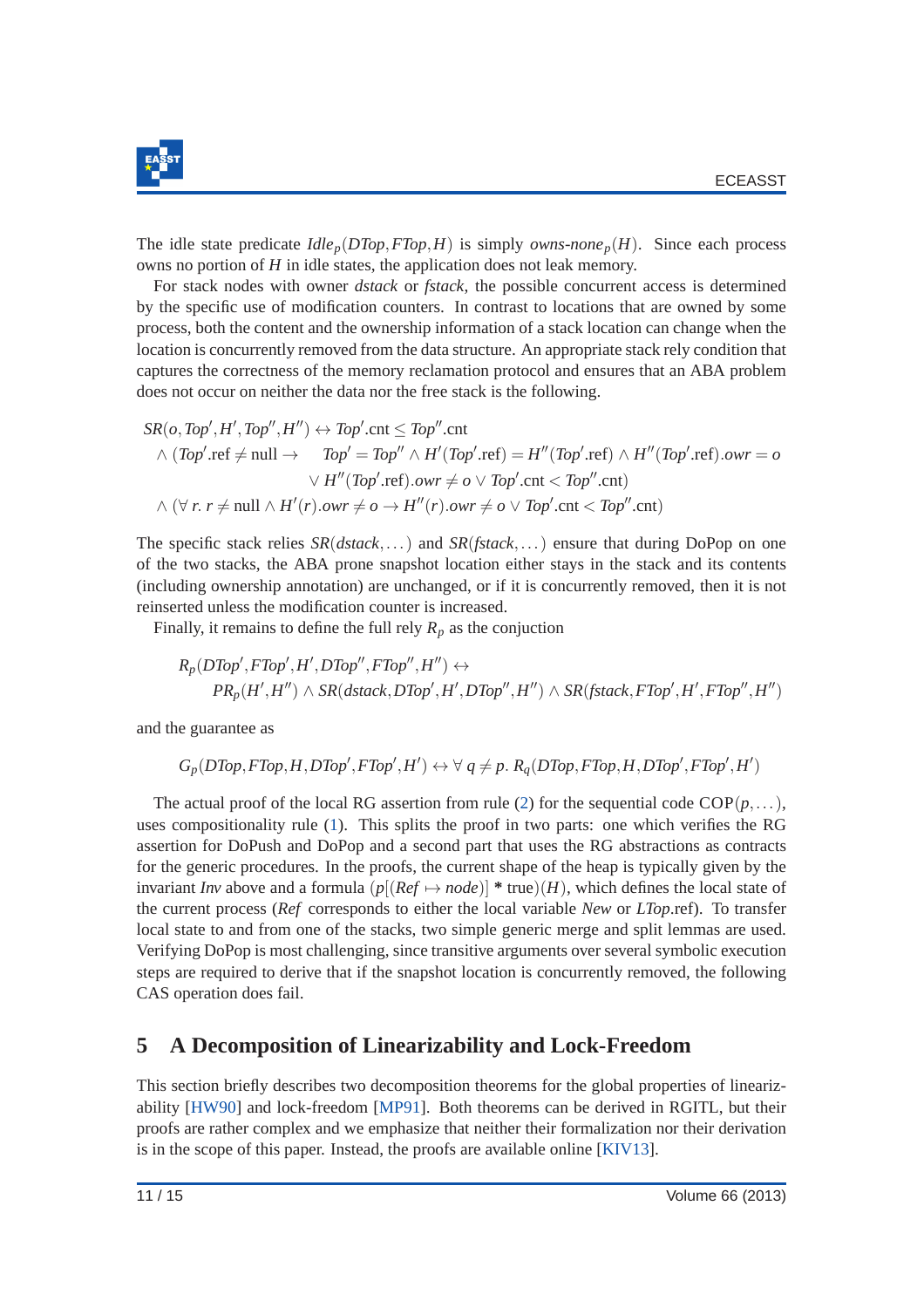<span id="page-12-0"></span>

#### **5.1 A Decomposition of Linearizability based on RG Reasoning and Refinement**

Having verified the premises of RG rule [\(2\)](#page-8-0), from the local view of one process *p* executing  $COP(p,...)$ , all environment transitions preserve its rely at all times and the invariant can be assumed to hold in each state, i.e.,  $\Box$   $(R_p(S', S'') \land Inv(S) \land Inv(S'))$  holds locally. This property is now used in a local refinement proof, which implies linearizability of the interleaved system.

Linearizability requires that an operation appears to take effect instantly in one step during its execution. This step is called a linearization point. We prove linearizability using a special case of non-atomic refinement from COP to an abstract program AOP, which identifies the linearization point for the concrete program as follows. The abstract program AOP is defined to execute some stutter steps first (indefinitely many). Then it executes the linearization point *LIN* atomically on the abstract state *AS*. (For the stack, this is simply an atomic push or pop operation on an algebraic data list *x* for *AS*.) Finally, some further stutter steps are executed until the operation finishes with final output value *Out*. Both concrete and abstract operation work on the same input and must yield the same output. Moreover, concrete and abstract states are always related by an abstraction function *Abs*. Hence, the main local proof obligation is

$$
Idle_p(S), COP(p, In; S, Out), \square (R_p(S', S'') \wedge Inv(S) \wedge Inv(S')),
$$
  

$$
\square (Abs(S) = AS \wedge Abs(S') = AS') \vdash AOP(In; AS, Out)
$$
 (3)

where the abstract program is defined as

AOP(*In*;*AS*,*Out*) {**let** *LOut* **in** { **skip**<sup>∗</sup>; {*LIN*(*In*,*AS*,*AS'*, *LOut'*) ∧ ◦ **last**};**skip**<sup>∗</sup>; *Out* := *LOut*}}

**Theorem 1** The concurrent system  $\text{COP}(0, ...)$ <sup>\*</sup>  $||...||\text{COP}(n, ...)$ <sup>\*</sup> is linearizable if the premises *of RG rule [\(2\)](#page-8-0) and the refinement proof obligation [\(3\)](#page-12-0) holds.*

The abstraction function for the data stack simply corresponds to *dstack*[*ls*(*DTop*.ref, *x*)]. The refinement proofs [\(3\)](#page-12-0) for the stack also use rule [\(1\)](#page-6-0). This gives compositional proofs that replace the generic push and pop operations with basically **skip**<sup>∗</sup> ;{*LIN* ∧ ◦ **last**};**skip**<sup>∗</sup> or just **skip**<sup>∗</sup> for the data and free stack, respectively.

#### **5.2 A Decomposition of Lock-Freedom based on RG Reasoning**

Lock-freedom is a progress property that is relevant in various application domains, such as highavailability or real-time systems. A concurrent system is lock-free if infinitely often one of its running operations progresses, i.e., both deadlocks and livelocks are excluded. In the following, two simple local termination conditions for an individual  $COP(p,...)$  are defined, which ensure lock-freedom of the interleaved system.

The first termination condition requires that COP must terminate whenever it does not suffer from critical interference from its environment. This interference is specified using an additional, reflexive and transitive predicate *U* ("unchanged"). [3](#page-12-1)

<span id="page-12-2"></span>
$$
Idle_p(S),\text{COP}(p, In; S, Out), \square (R_p(S', S'') \wedge Inv(S) \wedge Inv(S')) \vdash \diamond \square U(S', S'') \rightarrow \diamond \text{last} \quad (4)
$$

<span id="page-12-1"></span><sup>&</sup>lt;sup>3</sup> Predicate *U* specifies under which conditions the termination of COP can be guaranteed. Different from rely conditions  $R_p$ , which are safety properties that always hold, predicate  $U$  can be repeatedly violated.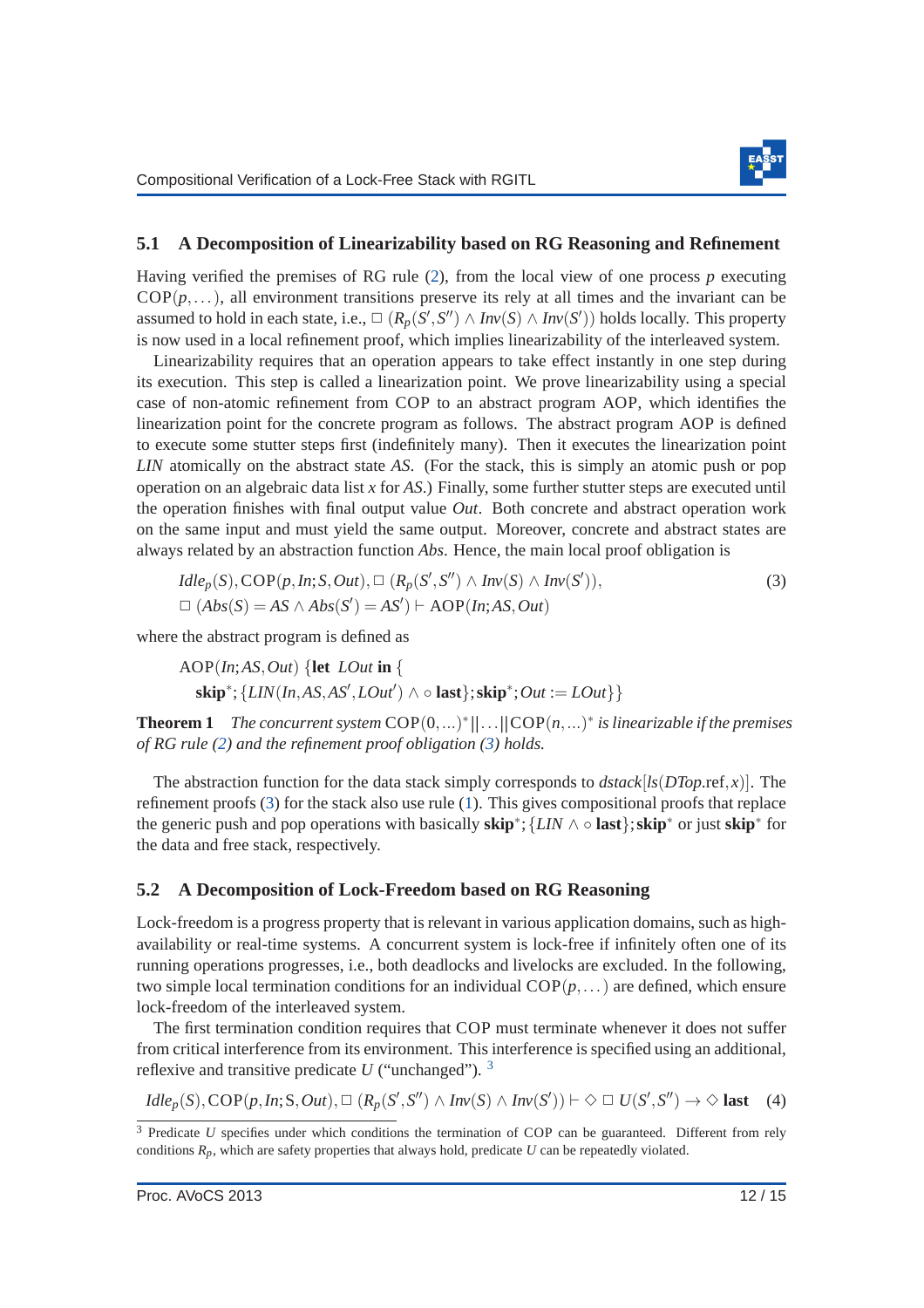

The second termination condition, enforces that COP violates *U* only a finite number of times. Formally, executions in which *U* is violated infinitely often in COP transitions are ruled out as follows.

<span id="page-13-1"></span> $Idl e_p(S), \text{COP}(p, In; S, Out), \Box (R_p(S', S'') \land Inv(S) \land Inv(S')) \vdash \Box \Diamond \neg U(S, S') \rightarrow \Diamond \text{ last } (5)$ 

**Theorem 2** The concurrent system  $\text{COP}(0, ...)$ <sup>\*</sup> $||...||\text{COP}(n, ...)$ <sup>\*</sup> is lock-free if the premises *of RG rule [\(2\)](#page-8-0) and the termination conditions [\(4\)](#page-12-2) and [\(5\)](#page-13-1) hold.*

In the running example, the unchanged relation is simply defined as the identity relation over *DTop* and *FTop*. The actual proofs of lock-freedom are also compositional, i.e., they verify [\(4\)](#page-12-2) and [\(5\)](#page-13-1) for the generic operations (largely automatically) and apply rule [\(1\)](#page-6-0) to complete the proof for the client code.

Our previously published termination condition for lock-freedom [\[TBSR10\]](#page-15-3) requires that when COP violates *U* once, then it subsequently terminates, i.e., the right hand side of [\(5\)](#page-13-1) was  $\square$  ( $\neg$  *U*(*S*,*S'*)  $\rightarrow \diamond$  **last**). This can not be shown in the running example, since a step of POP can violate *U* by removing a node from the data stack and then the operation can starve while executing the subsequent CAS loop of the free stack. However, predicate *U* is violated at most once in infinite runs, which corresponds to our more generic proof obligation [\(5\)](#page-13-1) that tolerates an arbitrary finite number of such violations.

# <span id="page-13-0"></span>**6 Related Work**

This section compares our work with related approaches. Full coverage is impossible here for two reasons: the plentitude of existing approaches and the lack of space.

To our knowledge, the only proof of the stack with modification counters is the pen-and-paper proof in Groves et al. [\[GC09\]](#page-14-5). Their verification approach is rather different from ours, since it is based on trace reduction and incremental refinement. They consider linearizability of a data stack with modification counters that reuses memory from an abstract set of free locations, while we consider an actual implementation of a free stack and give fully mechanized proofs of memory-safety, ABA prevention, linearizability and lock-freedom.

RGSep [\[VP07\]](#page-15-10) is a program logic that combines RG reasoning and separation logic for heapmodular, Hoare-style reasoning about the safety of concurrent programs. A tool for automatically verifying linearizability based on RGSep has also been developed. In contrast to RGSep, heaps are not part of the semantics of RGITL, which makes no restrictions on the possible modifications of a program to a heap variable. This makes it more difficult for us to express which part of the heap a program leaves unmodified, without changing the semantics, and our current approach with ownership annotations is a step towards this end. In RGSep, local and shared assertions refer to either the local heap of one process or the shared heap, which corresponds to our annotations of portions of the heap with a distinct owner. Different from RGITL, deriving decomposition theorems, refinement and liveness proofs are not in the scope of RGSep.

Most approaches to RG reasoning justify their rules on a semantic level (e.g.,  $[RBH^+01]$  $[RBH^+01]$ ). A mechanized soundness proof for global RG rules for interleaved programs with shared variables has been given in [\[Pre03\]](#page-15-11). The verification is based on Isabelle's higher-order logic and therefore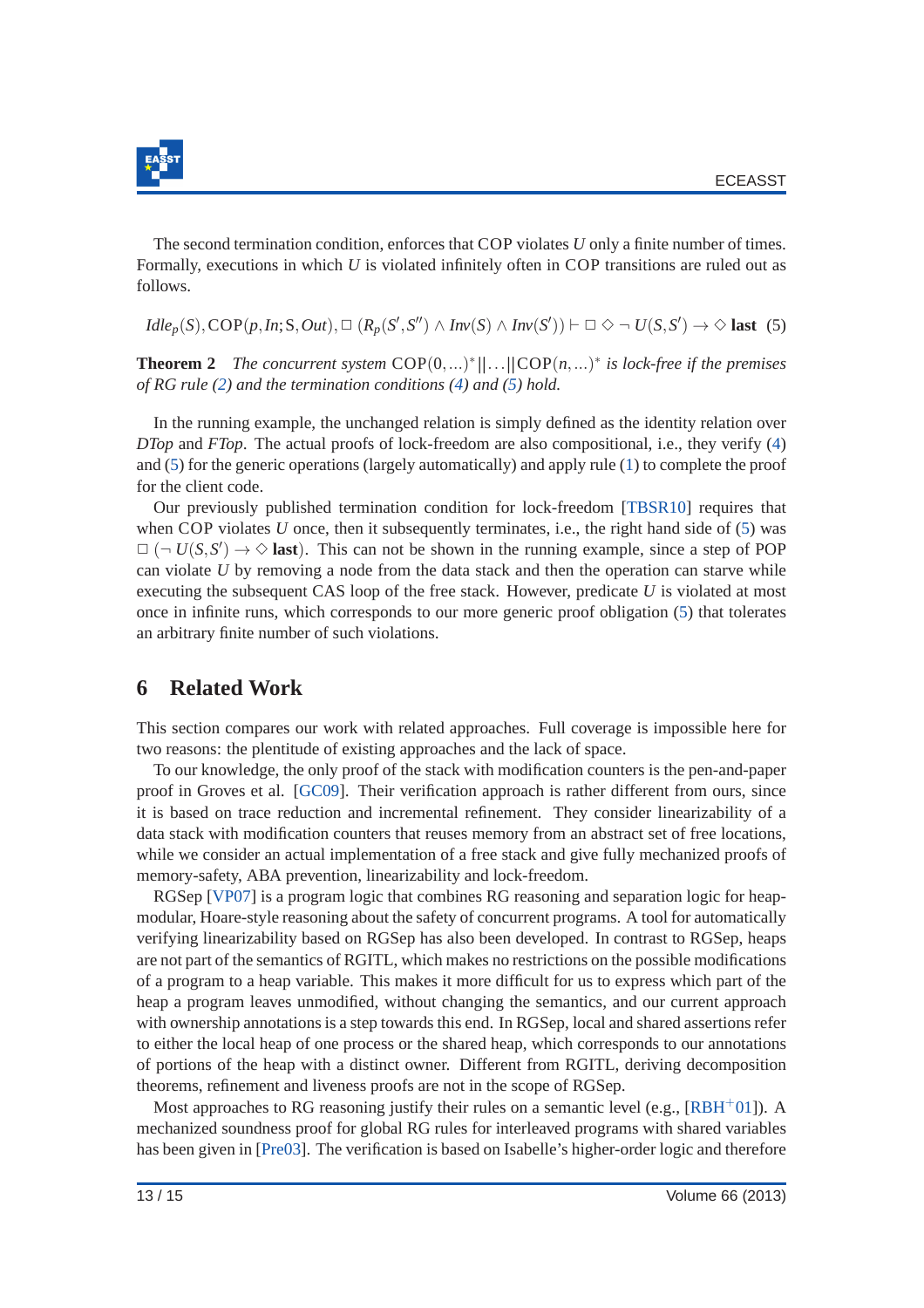

in essence had to explicitly formalize intervals. Our soundness proofs of RG decomposition rules are simpler, since they are based on a compositional temporal logic, where intervals are already part of the semantics.

In general, reduction techniques for symmetric system components (as they can often be found in concurrent data type implementations) have also been developed for model checking. However, proving linearizability using (symmetric) model checking fails in general [\[VYY09\]](#page-15-12). Model checking approaches are fully automated and useful to quickly find bugs by checking short runs of usually two interleaved operations, but do not give full derivations.

Several concepts that we use in our approach are also implemented in tools for specific programming languages, e.g., [\[CMST10,](#page-14-6) [JP08\]](#page-15-13) for annotated (concurrent) C code.

### <span id="page-14-4"></span>**7 Conclusion**

This paper describes an approach for the verification of concurrent algorithms, which is based on a combination of different techniques. These were illustrated on a non-trivial running example. The approach incorporates RG reasoning into a compositional temporal logic, which also makes liveness proofs possible. For the verification of concurrent heap algorithms, ownership annotations and separation logic are used. Finally, we have briefly sketched two decomposition theorems for the important properties of linearizability and lock-freedom.

Some possible areas of future work are as follows. Concrete proofs of premise 2 of rule [\(1\)](#page-6-0) require several interactions (mainly for the symbolic execution of the abstraction  $\psi_1$  with induction). We leave it for our own future work to implement derived rules for specific classes of formulas, to better automate these proofs. Another option for future work is to integrate our current ownership and separation approach with the RG decomposition rule [\(2\)](#page-8-0) and the verification of further challenging case studies.

# **Bibliography**

<span id="page-14-6"></span><span id="page-14-5"></span><span id="page-14-3"></span><span id="page-14-2"></span><span id="page-14-1"></span><span id="page-14-0"></span>

|         | [BDF <sup>+</sup> 04] M. Barnett, R. DeLine, M. Fähndrich, K. R. M. Leino, W. Schulte. Verification of<br>Object-Oriented Programs with Invariants. Journal of Object Technology 3, 2004. |
|---------|-------------------------------------------------------------------------------------------------------------------------------------------------------------------------------------------|
|         | [BSTR11] S. Bäumler, G. Schellhorn, B. Tofan, W. Reif. Proving Linearizability with Temporal<br>Logic. Formal Aspects of Computing (FAC) 23(1):91-112, 2011.                              |
|         | [CMST10] E. Cohen, M. Moskal, W. Schulte, S. Tobies. Local verification of global invariants<br>in concurrent programs. In <i>Proc. of CAV</i> . Pp. 480–494. Springer, 2010.             |
| [GC09]  | L. Groves, R. Colvin. Trace-based Derivation of a Scalable Lock-Free Stack Algo-<br>rithm. Formal Aspects of Computing (FAC) $21(1-2)$ :187-223, 2009.                                    |
| [HW90]  | M. Herlihy, J. Wing. Linearizability: A Correctness Condition for Concurrent Ob-<br>jects. ACM Trans. on Prog. Languages and Systems 12(3):463-492, 1990.                                 |
| [Jon83] | C. B. Jones. Specification and Design of (Parallel) Programs. In <i>Proceedings of</i><br>IFIP'83. Pp. 321-332. North-Holland, 1983.                                                      |